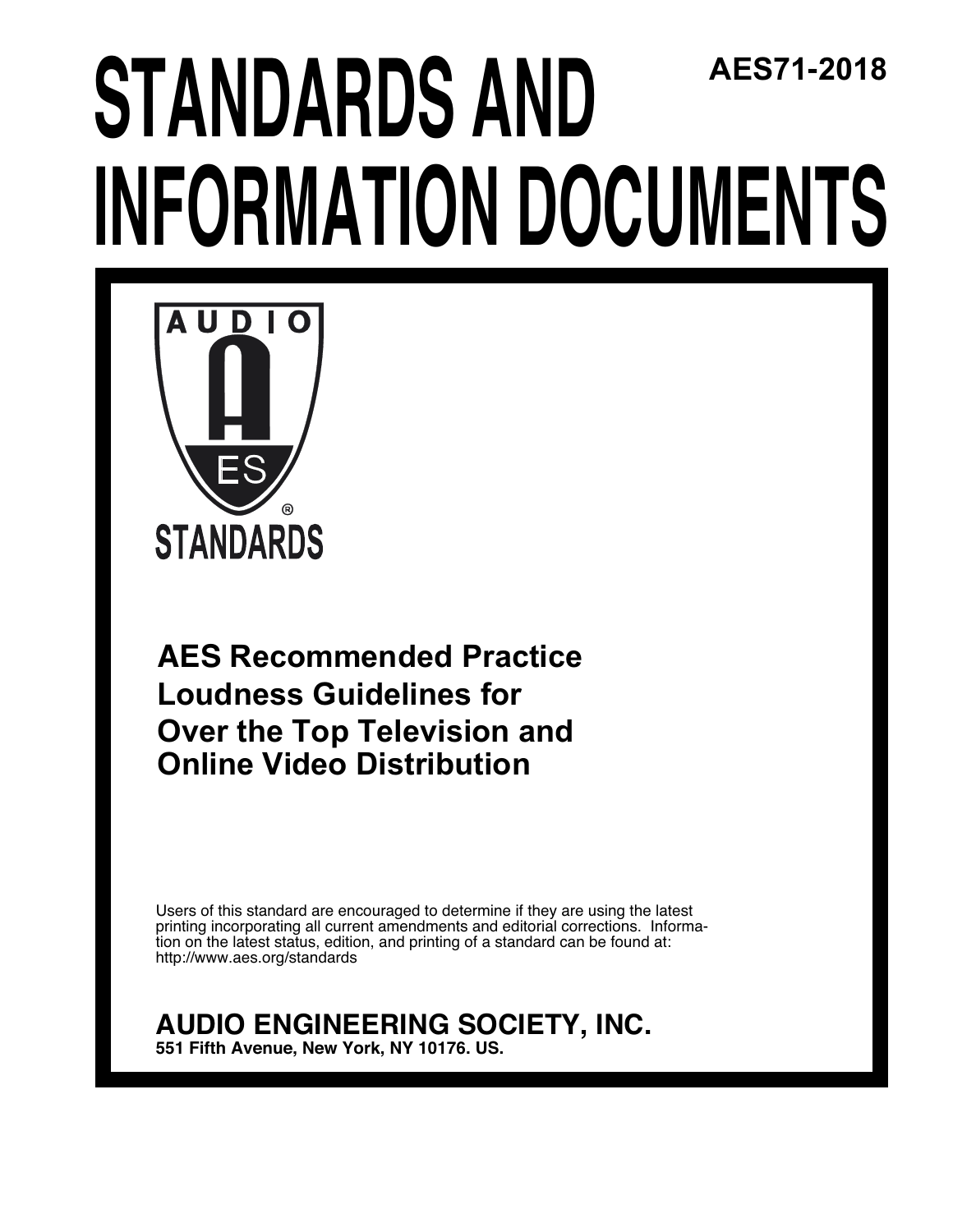

The AES Standards Committee is the organization responsible for the standards program of the Audio Engineering Society. It publishes technical standards, information documents and technical reports. Working groups and task groups with a fully international membership are engaged in writing standards covering fields that include topics of specific relevance to professional audio. Membership of any AES standards working group is open to all individuals who are materially and directly affected by the documents that may be issued under the scope of that working group.

Complete information, including working group scopes and project status is available at http://www.aes.org/standards. Enquiries may be addressed to standards@aes.org

The AES Standards Committee is supported in part by those listed below who, as Standards Sustainers, make significant financial contribution to its operation.

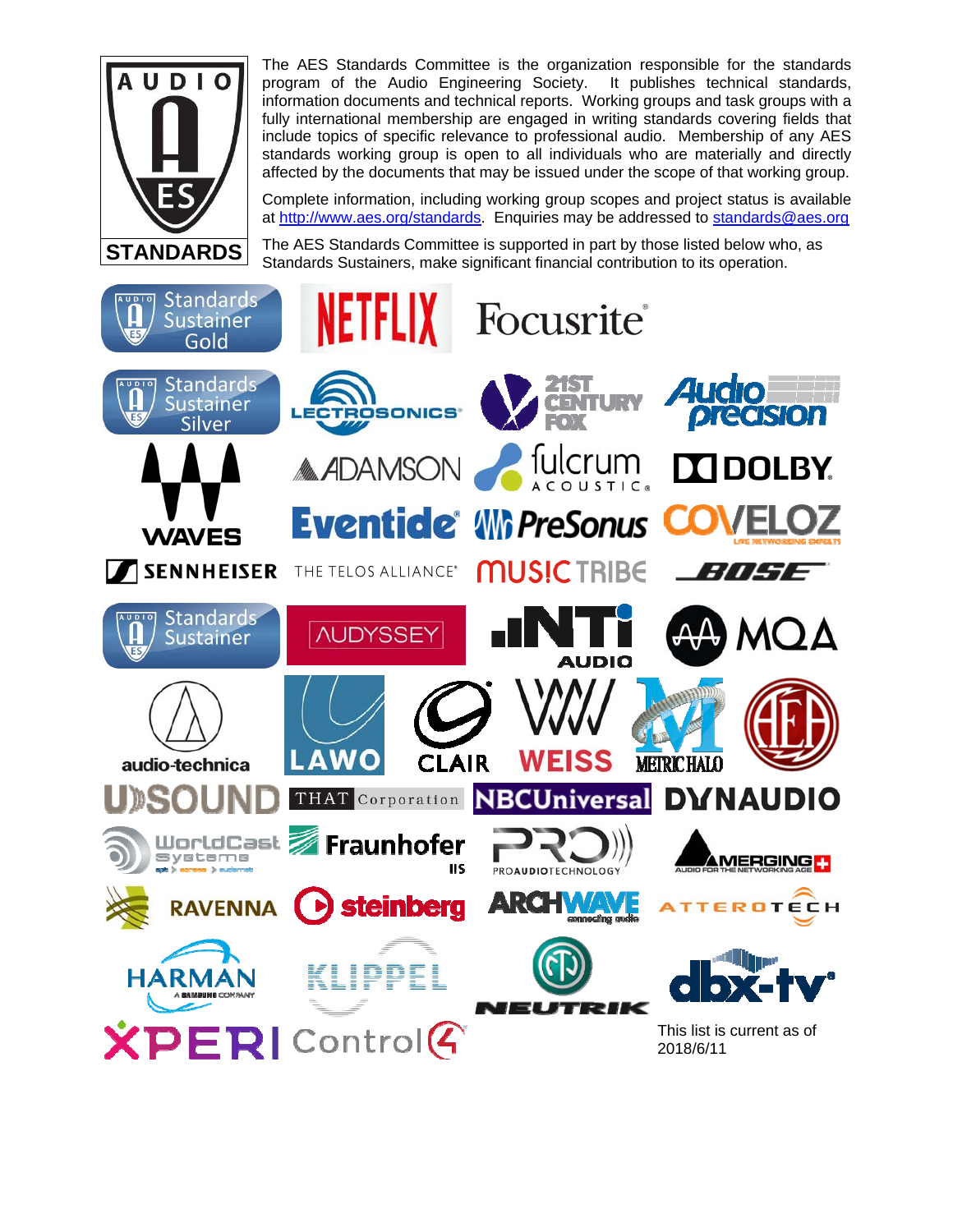## **AES Recommended Practice - Loudness Guidelines for Over the Top Television and Online Video Distribution**

Published by **Audio Engineering Society, Inc.**  Copyright ©2018 by the Audio Engineering Society

#### **Abstract:**

**Properting Society, Inc.**<br>
2018 by the Audio Engineering Society<br>
118 by the Audio Engineering Society<br>
prehensive recommendations documenting effective<br>
television and video content available to consumers<br>
tors (OVD).<br>
L This AES Recommended Practice (RP) describes the many issues related to online audio Loudness variations. It provides comprehensive recommendations documenting effective guidelines for managing audio Loudness of soundtracks of television and video content available to consumers by Over-The-Top (OTT) and by Online Video Distributors (OVD).

When followed, these guidelines will provide consistent Loudness, appropriate playback loudness range, reduce audio quality degradation from excessive limiting, preserve the original artistic intent, and improve the listening experience. This document does not provide specific recommendations about target playback loudness or dynamic range.

**where the standard Society**<br> **w** describes the many issues related to online audio Loudness variations.<br> **Existence is also convening effective guidelines for managing audio Loudness of<br>
net available to consumers by Over** An AES standard implies a consensus of those directly and materially affected by its scope and provisions and is intended as a guide to aid the manufacturer, the consumer, and the general public. The existence of an AES standard does not in any respect preclude anyone, whether or not he or she has approved the document, from manufacturing, marketing, purchasing, or using products, processes, or procedures not in agreement with the standard. Prior to approval, all parties were provided opportunities to comment or object to any provision. Attention is drawn to the possibility that some of the elements of this AES standard or information document may be the subject of patent rights. AES shall not be held responsible for identifying any or all such patents. Approval does not assume any liability to any patent owner, nor does it assume any obligation whatever to parties adopting the standards document. Recipients of this document are invited to submit, with their comments, notification of any relevant patent rights of which they are aware and to provide supporting documentation. This document is subject to periodic review and users are cautioned to obtain the latest edition.

**Audio Engineering Society Inc. 551 Fifth Avenue, Suite 1225, New York, NY 10176, US.** 

www.aes.org/standards standards@aes.org

2018-07-21 printing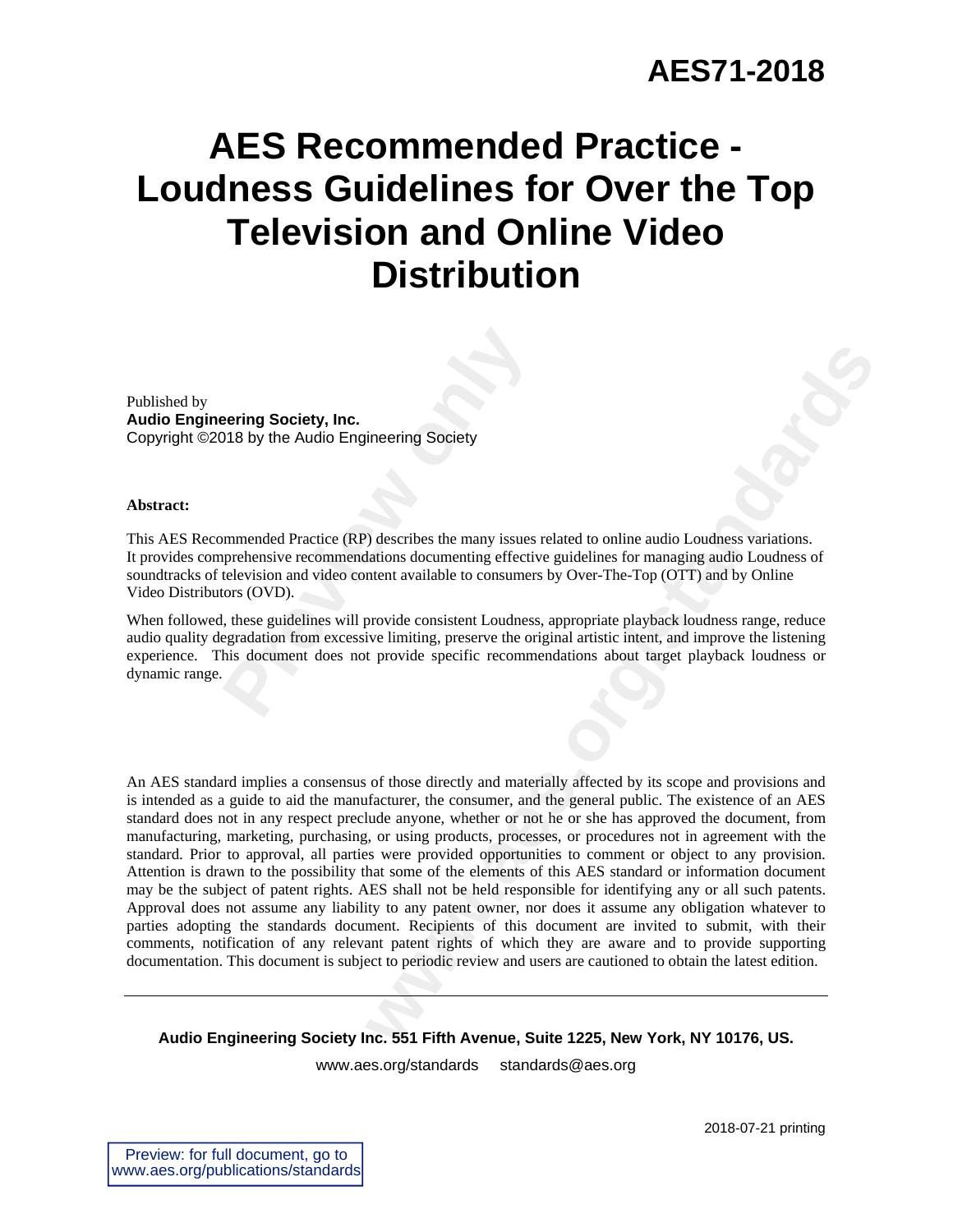#### **Contents**

| 4.7 Delivery or distribution of non-compliant content over systems with metadata capability10    |  |
|--------------------------------------------------------------------------------------------------|--|
| 4.8 Delivery or distribution of non-compliant content over systems without metadata capability10 |  |
|                                                                                                  |  |
|                                                                                                  |  |
|                                                                                                  |  |
|                                                                                                  |  |
|                                                                                                  |  |
|                                                                                                  |  |
|                                                                                                  |  |
|                                                                                                  |  |
|                                                                                                  |  |
|                                                                                                  |  |
|                                                                                                  |  |
|                                                                                                  |  |
|                                                                                                  |  |
|                                                                                                  |  |
|                                                                                                  |  |
|                                                                                                  |  |
|                                                                                                  |  |
|                                                                                                  |  |
|                                                                                                  |  |
|                                                                                                  |  |
|                                                                                                  |  |
|                                                                                                  |  |
|                                                                                                  |  |
|                                                                                                  |  |
|                                                                                                  |  |
|                                                                                                  |  |
|                                                                                                  |  |
| <b>Manufall</b>                                                                                  |  |
|                                                                                                  |  |
|                                                                                                  |  |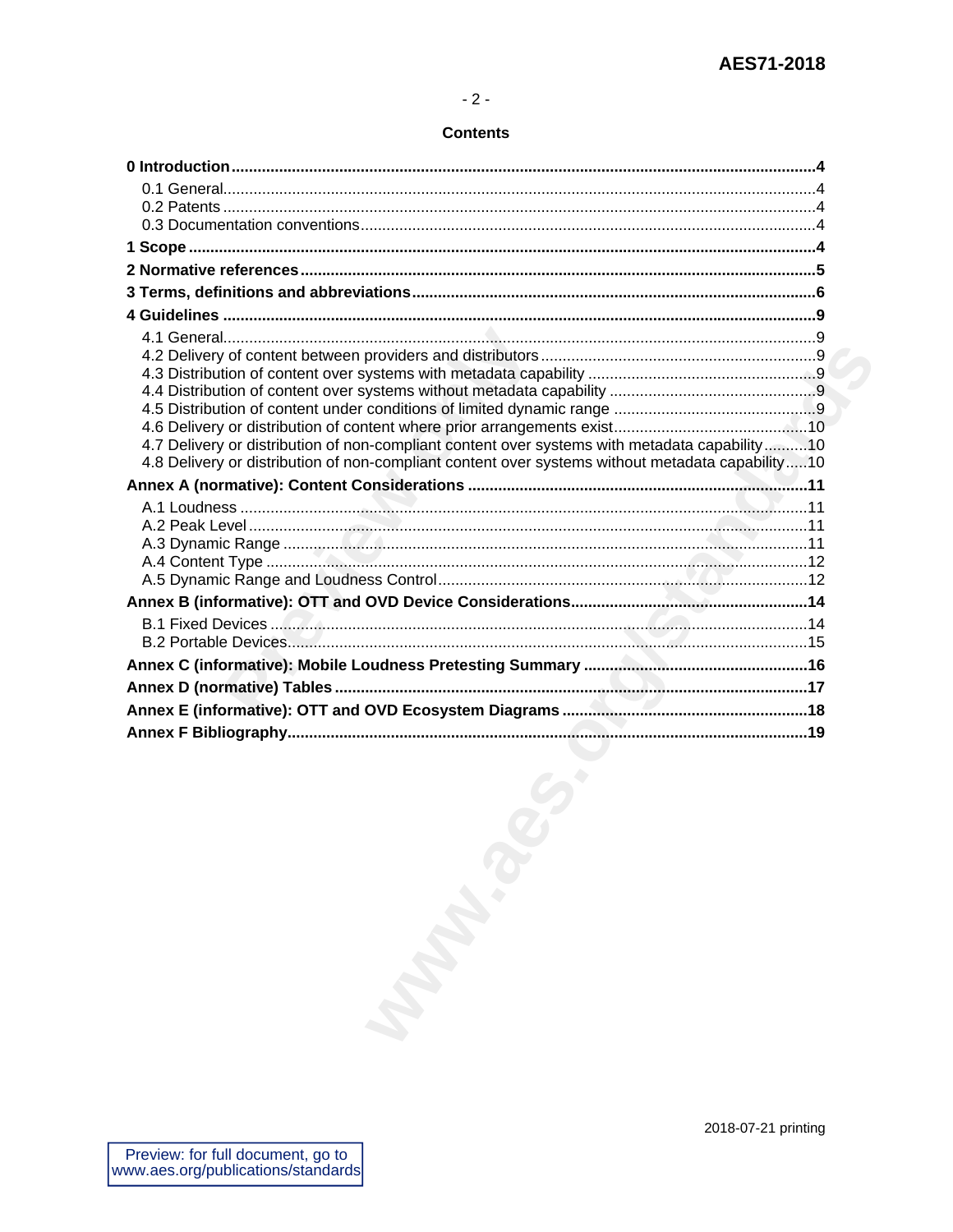#### - 3 -

#### **Foreword**

This foreword is not part of the *Loudness Guidelines for Over the Top Television and Online Video Distribution*.

The Audio Guidelines for Over the Top Television and Video Streaming (AGOTTVS) technical subcommittee was formed in early 2016 to study the many issues related to online audio Loudness variations. Its goal is to develop comprehensive recommendations, providing effective guidelines for managing audio Loudness of soundtracks of television and video content available to consumers by Over-The-Top (OTT) and by Online Video Distributors (OVD).

Comprehensive recommendations require a thorough process of user input, data collection, discussion and drafting on an ongoing basis.

In October of 2016 the group recognized an urgent need to publish preliminary loudness guidelines as AES Technical Council document AESTD1005.1.16-09 that addressed the fundamental concern of audio Loudness in the developing segment of on-line television and video content delivery, from creation through distribution and to the consumer experience.

With the release of the preliminary loudness guidelines the group raised awareness of more forthcoming, comprehensive and ongoing work and invited all interested parties to join the effort.

As a result, the AGOTTVS group increased in membership and met multiple times to continue their work drafting enhanced OTT and OVD loudness guidelines that were released as AES Technical Council document AESTD1006.1.17-10.

This group consists of volunteer members with expertise and/or interest in the creation, distribution and emission of professional audio. AGOTTVS membership is open to all stakeholders with a material interest in its work, regardless of AES membership status.

#### **The members of the writing group that developed this document in draft are:**

2016 the group recognized an urgent need to pub<br>
2016 the group recognized an urgent need to pub<br>
ncil document AESTD1005.1.16-09 that addressed<br>
ng segment of on-line television and video conten<br>
umer experience.<br>
se of t This draft standard was developed under project AES-X244 by writing group within task group SC-02-12-P led by Jim Starzynski, and with the following members: Frank Baumgarte, David Bialik, Tim Carroll, Roger Charlesworth, Jim DeFilippis, Chris Homer, Fabian Kuech, Thomas Lund, Scott Norcross, Kazuho Ono, Sean Richardson, Jeff Riedmiller, Steven A. Silva, Jean-Michel Trivi, and Adrian Wisbey.

Additional contributions were provided by Shujaat Ali, Leslie Gaston-Bird, Deborah Cornish, Terry Douds, Bob Katz , John Kean, Fadi Malak, Lon Neumann, Peter Poers, Jacalyn Schubring, Paul Tapper, and Will Wolcott.

ized an urgent need to publish preliminary loudness guidelines as AES<br>1005.1.1.6-09 that adetresed the fundamental concern of audio Loudness<br>television and video content delivery, from creation through distribution<br>loudnes Additional task group members were Eric Allamanche, Robert Bleidt, Manuel Briand, Andy Butler, Rob Byers, Richard Cabot, Dave Casey, Florian Camerer, Greg Coppa, Werner de Bruijn, Chris Fetner, Frank Foti, Ed Greene, Kimio Hamasaki, Clarence Hau, Alex Kosiorek, Andres A. Mayo, Scott Miller, Schuyler Quackenbush, Matthieu Parmentier, Skip Pizzi, Nils Peters, Patrick Waddell, Ben Waggoner, Robert Weigand, Dave Wilson, Yongjun Wu.

Morten Lave Chair, Working Group SC-02-12

#### **Note on normative language**

In AES standards documents, sentences containing the word "shall" are requirements for compliance with the document. Sentences containing the verb "should" are strong suggestions (recommendations). Sentences giving permission use the verb "may". Sentences expressing a possibility use the verb "can".